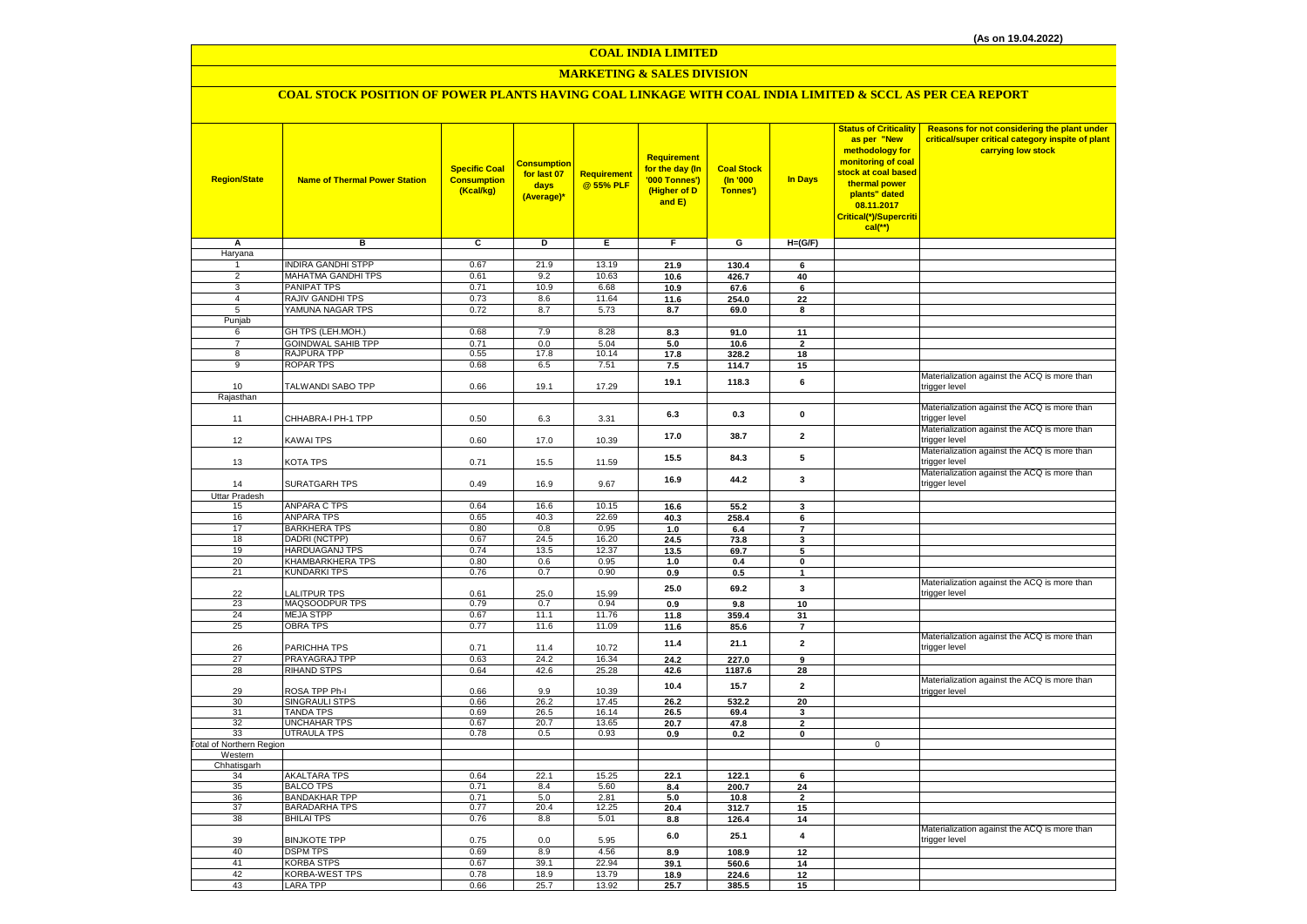### **MARKETING & SALES DIVISION**

### **COAL STOCK POSITION OF POWER PLANTS HAVING COAL LINKAGE WITH COAL INDIA LIMITED & SCCL AS PER CEA REPORT**

| <b>Region/State</b>        | <b>Name of Thermal Power Station</b>                | <b>Specific Coal</b><br><b>Consumption</b><br>(Kcal/kg) | <mark>Consumption</mark><br>for last 07<br>days<br>(Average)* | <b>Requirement</b><br>@ 55% PLF | <b>Requirement</b><br>for the day (In<br>'000 Tonnes')<br>(Higher of D<br>and E) | <b>Coal Stock</b><br>$($ ln '000<br>Tonnes') | In Days                        | <b>Status of Criticality</b><br>as per "New<br>methodology for<br>monitoring of coal<br>stock at coal based<br>thermal power<br>plants" dated<br>08.11.2017<br>Critical(*)/Supercriti<br>$cal$ (**) | Reasons for not considering the plant under<br>critical/super critical category inspite of plant<br>carrying low stock |
|----------------------------|-----------------------------------------------------|---------------------------------------------------------|---------------------------------------------------------------|---------------------------------|----------------------------------------------------------------------------------|----------------------------------------------|--------------------------------|-----------------------------------------------------------------------------------------------------------------------------------------------------------------------------------------------------|------------------------------------------------------------------------------------------------------------------------|
| Α                          | в                                                   | С                                                       | D                                                             | Е                               | F.                                                                               | G                                            | $H=(G/F)$                      |                                                                                                                                                                                                     |                                                                                                                        |
| 44                         | <b>VAWAPARA TPP</b>                                 | 0.79                                                    | 0.0                                                           | 6.28                            | 6.3                                                                              | 5.2                                          | $\mathbf{1}$                   |                                                                                                                                                                                                     | Materialization against the ACQ is more than<br>trigger level                                                          |
|                            |                                                     |                                                         |                                                               |                                 | 6.7                                                                              | 36.3                                         | 5                              |                                                                                                                                                                                                     |                                                                                                                        |
| 45<br>46                   | <b>PATHADI TPP</b><br>SIPAT STPS                    | 0.65<br>0.68                                            | 6.7<br>29.4                                                   | 5.18<br>26.62                   | 29.4                                                                             | 567.4                                        | 19                             |                                                                                                                                                                                                     |                                                                                                                        |
| 47                         | <b>TAMNAR TPP</b>                                   | 0.84                                                    | 27.9                                                          | 26.52                           | 27.9                                                                             | 165.5                                        | 6                              |                                                                                                                                                                                                     | Materialization against the ACQ is more than<br>trigger level                                                          |
| 48                         | <b>JCHPINDA TPP</b>                                 | 0.75                                                    | 24.4                                                          | 14.22                           | 24.4                                                                             | 132.6                                        | 5                              |                                                                                                                                                                                                     | Materialization against the ACQ is more than                                                                           |
| Gujarat                    |                                                     |                                                         |                                                               |                                 |                                                                                  |                                              |                                |                                                                                                                                                                                                     | trigger level                                                                                                          |
|                            |                                                     |                                                         |                                                               |                                 | 7.6                                                                              | 102.9                                        | 14                             |                                                                                                                                                                                                     | Materialization against the ACQ is more than                                                                           |
| 49<br>50                   | <b>GANDHI NAGAR TPS</b><br>SABARMATI (D-F STATIONS) | 0.69<br>0.57                                            | 7.6<br>4.6                                                    | 5.71<br>2.74                    | 4.6                                                                              | 29.4                                         | #REF!                          |                                                                                                                                                                                                     | trigger level                                                                                                          |
|                            |                                                     |                                                         |                                                               |                                 |                                                                                  |                                              |                                |                                                                                                                                                                                                     | Materialization against the ACQ is more than                                                                           |
| 51                         | <b>JKAI TPS</b>                                     | 0.67                                                    | 15.0                                                          | 9.85                            | 15.0                                                                             | 61.3                                         | 4                              |                                                                                                                                                                                                     | trigger level<br>Materialization against the ACQ is more than                                                          |
| 52<br>Madhya Pradesh       | <b>WANAKBORI TPS</b>                                | 0.67                                                    | 29.0                                                          | 20.22                           | 29.0                                                                             | 170.5                                        | 6                              |                                                                                                                                                                                                     | trigger level                                                                                                          |
| 53                         | AMARKANTAK EXT TPS                                  | 0.65                                                    | 3.2                                                           | 1.80                            | 3.2                                                                              | 49.9                                         | 16                             |                                                                                                                                                                                                     |                                                                                                                        |
| 54                         | <b>ANUPPUR TPP</b>                                  | 0.65                                                    | 16.6                                                          | 10.31                           | 16.6                                                                             | 325.0                                        | 20                             |                                                                                                                                                                                                     |                                                                                                                        |
| 55                         | <b>BINA TPS</b>                                     | 0.74                                                    | 6.8                                                           | 4.88                            | 6.8                                                                              | 23.7                                         | $\mathbf{3}$                   |                                                                                                                                                                                                     |                                                                                                                        |
| 56                         | GADARWARA TPP                                       | 0.66                                                    | 22.3                                                          | 13.93                           | 22.3                                                                             | 51.7                                         | $\mathbf 2$                    |                                                                                                                                                                                                     | Materialization against the ACQ is more than<br>trigger level                                                          |
| 57                         | KHARGONE STPP                                       | 0.60                                                    | $6.6\,$                                                       | 10.45                           | 10.4                                                                             | 188.8                                        | 18                             |                                                                                                                                                                                                     | Materialization against the ACQ is more than<br>trigger level                                                          |
| 58                         | SANJAY GANDHI TPS                                   | 0.82                                                    | 14.5                                                          | 14.57                           | 14.6                                                                             | 36.2                                         | $\overline{2}$                 |                                                                                                                                                                                                     | Non payment of dues                                                                                                    |
| 59                         | SATPURA TPS                                         | 0.67                                                    | 7.6                                                           | 11.79                           | 11.8                                                                             | 49.3                                         | 4                              |                                                                                                                                                                                                     | Non Payment of Dues                                                                                                    |
| 60                         | <b>SEIONI TPP</b>                                   | 0.64                                                    | 9.5                                                           | 5.06                            | 9.5                                                                              | 40.2                                         | 4                              |                                                                                                                                                                                                     |                                                                                                                        |
| 61<br>62                   | SHREE SINGAJI TPP<br><b>VINDHYACHAL STPS</b>        | 0.71<br>0.69                                            | 32.6                                                          | 23.50<br>43.60                  | 32.6                                                                             | 145.6                                        | 4                              |                                                                                                                                                                                                     | Non Payment of Dues                                                                                                    |
| Maharashtra                |                                                     |                                                         | 61.0                                                          |                                 | 61.0                                                                             | 1617.7                                       | 27                             |                                                                                                                                                                                                     |                                                                                                                        |
|                            |                                                     |                                                         |                                                               |                                 | 20.3                                                                             | 77.4                                         | 4                              |                                                                                                                                                                                                     | Materialization against the ACQ is more than                                                                           |
| 63                         | <b>AMRAVATI TPS</b>                                 | 0.62                                                    | 20.3                                                          | 11.07                           |                                                                                  |                                              |                                |                                                                                                                                                                                                     | trigger level<br>Non payment of dues                                                                                   |
| 64<br>65                   | <b>BHUSAWAL TPS</b><br><b>BUTIBORI TPP</b>          | 0.72<br>0.67                                            | 18.9<br>0.0                                                   | 11.44<br>5.31                   | 18.9                                                                             | 12.8                                         | $\mathbf{1}$                   |                                                                                                                                                                                                     |                                                                                                                        |
| 66                         | CHANDRAPUR(MAHARASHTRA) STPS                        | 0.78                                                    | 39.9                                                          | 30.17                           | 5.3<br>39.9                                                                      | 59.7<br>296.7                                | 11<br>$\overline{7}$           |                                                                                                                                                                                                     | Non payment of dues                                                                                                    |
|                            |                                                     |                                                         |                                                               |                                 | 5.8                                                                              | $2.4\,$                                      | $\pmb{0}$                      |                                                                                                                                                                                                     | Materialization against the ACQ is more than                                                                           |
| 67                         | DAHANU TPS                                          | 0.62                                                    | 5.8                                                           | 4.09                            |                                                                                  |                                              |                                |                                                                                                                                                                                                     | trigger level<br>Materialization against the ACQ is more than                                                          |
| 68                         | DHARIWAL TPP                                        | 0.67                                                    | 8.1                                                           | 5.34                            | 8.1                                                                              | 75.6                                         | $\boldsymbol{9}$               |                                                                                                                                                                                                     | trigger level<br>Materialization against the ACQ is more than                                                          |
| 69                         | <b>GMR WARORA TPS</b>                               | 0.67                                                    | 8.7                                                           | 5.29                            | 8.7                                                                              | 46.6                                         | 5                              |                                                                                                                                                                                                     | trigger level                                                                                                          |
| 70                         | <b>KHAPARKHEDA TPS</b>                              | 0.89                                                    | 20.7                                                          | 15.72                           | 20.7                                                                             | 115.8                                        | 6                              |                                                                                                                                                                                                     |                                                                                                                        |
| 71                         | <b>KORADI TPS</b>                                   | 0.76                                                    | 22.8                                                          | 22.08                           | 22.8                                                                             | 94.4                                         | 4                              |                                                                                                                                                                                                     | Non payment of dues                                                                                                    |
| 72<br>73                   | <b>MAUDA TPS</b><br><b>NASIK TPS</b>                | 0.70<br>0.81                                            | 29.7<br>5.1                                                   | 21.29<br>6.72                   | 29.7<br>6.7                                                                      | 59.6<br>7.5                                  | $\overline{2}$<br>$\mathbf{1}$ |                                                                                                                                                                                                     | Non payment of dues                                                                                                    |
| 74                         | <b>PARAS TPS</b>                                    | 0.74                                                    | 7.9                                                           | 4.90                            | 7.9                                                                              | 30.4                                         | 4                              |                                                                                                                                                                                                     | Non payment of dues                                                                                                    |
| 75                         | <b>PARLITPS</b>                                     | 0.67                                                    | 8.9                                                           | 6.65                            | 8.9                                                                              | 46.5                                         | 5                              |                                                                                                                                                                                                     | Non payment of dues                                                                                                    |
| 76                         | <b>SOLAPUR STPS</b>                                 | 0.56                                                    | 12.6                                                          | 9.73                            | 12.6                                                                             | 54.4                                         | 4                              |                                                                                                                                                                                                     | Materialization against the ACQ is more than<br>trigger level                                                          |
| 77                         | <b>TIRORA TPS</b>                                   | 0.66                                                    | 48.0                                                          | 28.73                           | 48.0                                                                             | 206.9                                        | $\overline{\mathbf{4}}$        |                                                                                                                                                                                                     | Materialization against the ACQ is more than<br>trigger level                                                          |
| 78                         | WARDHA WARORA TPP                                   | 0.66                                                    | 4.7                                                           | 4.71                            | 4.7                                                                              | 129.4                                        | 27                             |                                                                                                                                                                                                     |                                                                                                                        |
| otal of Western Region     |                                                     |                                                         |                                                               |                                 |                                                                                  |                                              |                                | $\mathbf 0$                                                                                                                                                                                         |                                                                                                                        |
| Southern<br>Andhra Pradesh |                                                     |                                                         |                                                               |                                 |                                                                                  |                                              |                                |                                                                                                                                                                                                     |                                                                                                                        |
| 79                         | DAMODARAM SANJEEVAIAH TPS                           | 0.66                                                    | 11.4                                                          | 13.85                           | 13.8                                                                             | 121.5                                        | 9                              |                                                                                                                                                                                                     | Materialization against the ACQ is more than<br>trigger level                                                          |
| 80                         | Dr. N.TATA RAO TPS                                  | 0.77                                                    | 29.3                                                          | 17.90                           | 29.3                                                                             | 64.8                                         | $\overline{\mathbf{2}}$        |                                                                                                                                                                                                     | Materialization against the ACQ is more than<br>trigger level                                                          |
| 81                         | PAINAMPURAM TPP                                     | 0.59                                                    | 18.2                                                          | 10.21                           | 18.2                                                                             | 96.7                                         | 5                              |                                                                                                                                                                                                     |                                                                                                                        |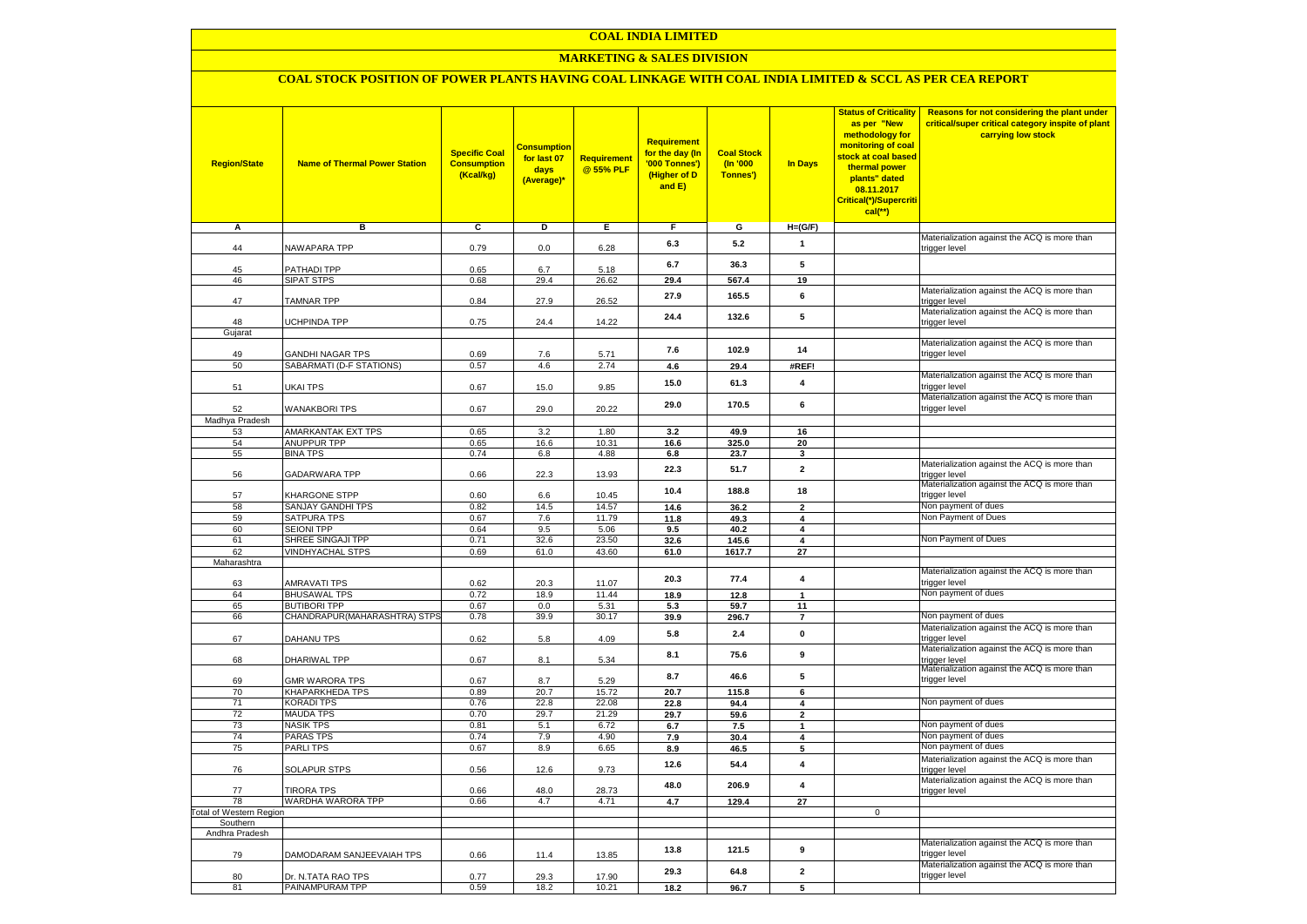### **MARKETING & SALES DIVISION**

# **COAL STOCK POSITION OF POWER PLANTS HAVING COAL LINKAGE WITH COAL INDIA LIMITED & SCCL AS PER CEA REPORT**

| <b>Region/State</b>                        | <b>Name of Thermal Power Station</b>       | <b>Specific Coal</b><br><b>Consumption</b><br>(Kcal/kg) | <b>Consumption</b><br>for last 07<br>days<br>(Average)* | <b>Requirement</b><br>@ 55% PLF | Requirement<br>for the day (In<br>'000 Tonnes')<br>(Higher of D<br>and E) | <b>Coal Stock</b><br>$($ ln '000<br>Tonnes') | In Days                 | <b>Status of Criticality</b><br>as per "New<br>methodology for<br>monitoring of coal<br>stock at coal based<br>thermal power<br>plants" dated<br>08.11.2017<br>Critical(*)/Supercriti<br>$cal$ (**) | Reasons for not considering the plant under<br>critical/super critical category inspite of plant<br>carrying low stock |
|--------------------------------------------|--------------------------------------------|---------------------------------------------------------|---------------------------------------------------------|---------------------------------|---------------------------------------------------------------------------|----------------------------------------------|-------------------------|-----------------------------------------------------------------------------------------------------------------------------------------------------------------------------------------------------|------------------------------------------------------------------------------------------------------------------------|
| A                                          | в                                          | c                                                       | D                                                       | Е                               | F.                                                                        | G                                            | $H=(G/F)$               |                                                                                                                                                                                                     |                                                                                                                        |
| 82                                         | RAYALASEEMA TPS                            | 0.76                                                    | 19.1                                                    | 16.60                           | 19.1                                                                      | 58.5                                         | 3                       |                                                                                                                                                                                                     | Materialization against the ACQ is more than<br>trigger level                                                          |
| 83                                         | SIMHADRI                                   | 0.78                                                    | 28.3                                                    | 20.54                           | 28.3                                                                      | 196.0                                        | $\overline{7}$          |                                                                                                                                                                                                     |                                                                                                                        |
|                                            |                                            |                                                         |                                                         |                                 |                                                                           |                                              |                         |                                                                                                                                                                                                     | Materialization against the ACQ is more than                                                                           |
| 84                                         | <b>SGPL TPP</b>                            | 0.53                                                    | 16.8                                                    | 9.26                            | 16.8                                                                      | 25.8                                         | $\overline{2}$          |                                                                                                                                                                                                     | trigger level                                                                                                          |
| 85                                         | <b>VIZAG TPP</b>                           | 0.67                                                    | 7.4                                                     | 9.20                            | 9.2                                                                       | 53.6                                         | 6                       |                                                                                                                                                                                                     |                                                                                                                        |
| Karnataka                                  |                                            |                                                         |                                                         |                                 |                                                                           |                                              |                         |                                                                                                                                                                                                     | Materialization against the ACQ is more than                                                                           |
| 86                                         | <b>BELLARY TPS</b>                         | 0.63                                                    | 12.9                                                    | 14.23                           | 14.2                                                                      | 67.6                                         | 5                       |                                                                                                                                                                                                     | trigger level                                                                                                          |
| 87                                         | KUDGI STPP                                 | 0.63                                                    | 20.8                                                    | 19.90                           | 20.8                                                                      | 51.5                                         | $\mathbf{2}$            |                                                                                                                                                                                                     | Materialization against the ACQ is more than<br>trigger level                                                          |
| 88                                         | <b>RAICHUR TPS</b>                         | 0.66                                                    | 12.6                                                    | 14.98                           | 15.0                                                                      | 67.5                                         | 5                       |                                                                                                                                                                                                     | Materialization against the ACQ is more than<br>trigger level                                                          |
|                                            |                                            |                                                         |                                                         |                                 | 13.4                                                                      | 53.3                                         | $\overline{4}$          |                                                                                                                                                                                                     | Materialization against the ACQ is more than                                                                           |
| 89                                         | <b>YERMARUS TPP</b>                        | 0.62                                                    | 13.4                                                    | 13.09                           |                                                                           |                                              |                         |                                                                                                                                                                                                     | trigger level                                                                                                          |
| <b>Tamil Nadu</b>                          |                                            |                                                         |                                                         |                                 |                                                                           |                                              |                         |                                                                                                                                                                                                     | Materialization against the ACQ is more than                                                                           |
| 90                                         | <b>METTUR TPS</b>                          | 0.81                                                    | 8.1                                                     | 8.98                            | 9.0                                                                       | 12.3                                         | $\mathbf{1}$            |                                                                                                                                                                                                     | trigger level                                                                                                          |
| 91                                         | METTUR TPS - II                            | 0.78                                                    | 7.9                                                     | 6.16                            | 7.9                                                                       | 8.4                                          | $\mathbf{1}$            |                                                                                                                                                                                                     | Materialization against the ACQ is more than<br>trigger level                                                          |
| 92                                         | <b>VORTH CHENNAI TPS</b>                   | 0.82                                                    | 33.5                                                    | 19.78                           | 33.5                                                                      | 51.6                                         | $\overline{2}$          |                                                                                                                                                                                                     | Materialization against the ACQ is more than<br>trigger level                                                          |
|                                            |                                            |                                                         |                                                         |                                 | 13.3                                                                      | 47.4                                         | $\overline{\mathbf{4}}$ |                                                                                                                                                                                                     | Materialization against the ACQ is more than                                                                           |
| 93                                         | <b>TUTICORIN TPS</b>                       | 0.96                                                    | 7.7                                                     | 13.31                           |                                                                           |                                              |                         |                                                                                                                                                                                                     | trigger level                                                                                                          |
| 94                                         | <b>VALLUR TPP</b>                          | 0.72                                                    | 25.1                                                    | 14.26                           | 25.1                                                                      | 129.2                                        | 5                       |                                                                                                                                                                                                     |                                                                                                                        |
| Telangana<br>95                            | <b>BHADRADRI TPP</b>                       | 0.69                                                    | 12.8                                                    | 9.83                            | 12.8                                                                      | 71.2                                         | 6                       |                                                                                                                                                                                                     |                                                                                                                        |
| 96                                         | KAKATIYA TPS                               | 0.57                                                    | 14.3                                                    | 8.33                            | 14.3                                                                      | 133.2                                        | $\mathbf{q}$            |                                                                                                                                                                                                     |                                                                                                                        |
| 97                                         | KOTHAGUDEM TPS (NEW)                       | 0.64                                                    | 14.6                                                    | 8.46                            | 14.6                                                                      | 99.3                                         | $\overline{7}$          |                                                                                                                                                                                                     |                                                                                                                        |
| 98                                         | KOTHAGUDEM TPS (STAGE-7)                   | 0.50                                                    | 6.2                                                     | 5.23                            | 6.2                                                                       | 49.9                                         | 8                       |                                                                                                                                                                                                     |                                                                                                                        |
| 99                                         | <b>RAMAGUNDEM STPS</b>                     | 0.62                                                    | 33.5                                                    | 21.33                           | 33.5                                                                      | 188.2                                        | 6                       |                                                                                                                                                                                                     |                                                                                                                        |
| 100                                        | <b>RAMAGUNDEM-B TPS</b>                    | 0.77                                                    | 0.2                                                     | 0.64                            | 0.6                                                                       | 14.9                                         | 23                      |                                                                                                                                                                                                     |                                                                                                                        |
| 101                                        | <b>SINGARENI TPP</b>                       | 0.58                                                    | 16.3                                                    | 9.12                            | 16.3                                                                      | 126.3                                        | 8                       | $\mathbf 0$                                                                                                                                                                                         |                                                                                                                        |
| <b>Fotal of Southern Region</b><br>Eastern |                                            |                                                         |                                                         |                                 |                                                                           |                                              |                         |                                                                                                                                                                                                     |                                                                                                                        |
| Bihar                                      |                                            |                                                         |                                                         |                                 |                                                                           |                                              |                         |                                                                                                                                                                                                     |                                                                                                                        |
| 102                                        | <b>BARAUNI TPS</b>                         | 0.63                                                    | 4.4                                                     | 5.90                            | 5.9                                                                       | 108.4                                        | 18                      |                                                                                                                                                                                                     |                                                                                                                        |
| 103                                        | <b>BARHI</b>                               | 0.67                                                    | 9.3                                                     | 5.84                            | 9.3                                                                       | 106.7                                        | 11                      |                                                                                                                                                                                                     |                                                                                                                        |
| 104                                        | <b>BARH II</b>                             | 0.67                                                    | 18.7                                                    | 11.67                           | 18.7                                                                      | 213.4                                        | 11                      |                                                                                                                                                                                                     |                                                                                                                        |
| 105                                        | KAHALGAON TPS                              | 0.80                                                    | 36.7                                                    | 24.62                           | 36.7                                                                      | 145.8                                        | $\overline{\mathbf{4}}$ |                                                                                                                                                                                                     | Materialization against the ACQ is more than<br>trigger level                                                          |
| 106                                        | MUZAFFARPUR TPS                            | 0.77                                                    | 5.3                                                     | 3.95                            | 5.3                                                                       | 86.1                                         | 16                      |                                                                                                                                                                                                     | Materialization against the ACQ is more than<br>trigger level                                                          |
| 107                                        | <b>NABINAGAR STPP</b>                      | 0.58                                                    | 18.7                                                    | 10.14                           | 18.7                                                                      | 241.4                                        | 13                      |                                                                                                                                                                                                     |                                                                                                                        |
| 108                                        | <b>NABINAGAR TPP</b>                       | 0.69                                                    | 15.0                                                    | 9.06                            | 15.0                                                                      | 77.8                                         | 5                       |                                                                                                                                                                                                     |                                                                                                                        |
| Jharkhand<br>109                           | BOKARO TPS `A` EXP                         | 0.57                                                    | 6.0                                                     | 3.78                            | 6.0                                                                       | 213.0                                        | 36                      |                                                                                                                                                                                                     |                                                                                                                        |
| 110                                        | CHANDRAPURA(DVC) TPS                       | 0.61                                                    | 7.8                                                     | 4.06                            | 7.8                                                                       | 141.0                                        | 18                      |                                                                                                                                                                                                     |                                                                                                                        |
| 111                                        | <b>JOJOBERA TPS</b>                        | 0.69                                                    | 3.1                                                     | 2.18                            | 3.1                                                                       | 55.4                                         | 18                      |                                                                                                                                                                                                     |                                                                                                                        |
| 112                                        | KODARMA TPP                                | 0.62                                                    | 12.7                                                    | 8.23                            | 12.7                                                                      | 153.9                                        | 12                      |                                                                                                                                                                                                     |                                                                                                                        |
| 113                                        | <b>MAHADEV PRASAD STPP</b>                 | 0.70                                                    | 6.1                                                     | 5.01                            | 6.1                                                                       | 28.4                                         | 5                       |                                                                                                                                                                                                     | Materialization against the ACQ is more than<br>trigger level                                                          |
| 114                                        | <b>MAITHON RB TPP</b>                      | 0.64                                                    | 14.7                                                    | 8.89                            | 14.7                                                                      | 232.0                                        | 16                      |                                                                                                                                                                                                     |                                                                                                                        |
| 115                                        | TENUGHAT TPS                               | 0.75                                                    | 5.4                                                     | 4.16                            | 5.4                                                                       | 46.2                                         | 8                       |                                                                                                                                                                                                     | Materialization against the ACQ is more than<br>trigger level                                                          |
| Odisha                                     |                                            |                                                         |                                                         |                                 |                                                                           |                                              |                         |                                                                                                                                                                                                     |                                                                                                                        |
| 116<br>117                                 | <b>DARLIPALI STPS</b><br><b>DERANG TPP</b> | 0.71<br>0.70                                            | 26.0<br>15.2                                            | 14.95<br>11.10                  | 26.0                                                                      | 349.9                                        | 13                      |                                                                                                                                                                                                     |                                                                                                                        |
| 118                                        | <b>IB VALLEY TPS</b>                       | 0.83                                                    | 18.5                                                    | 19.16                           | 15.2<br>19.2                                                              | 1191.6<br>336.0                              | 78<br>18                |                                                                                                                                                                                                     |                                                                                                                        |
|                                            |                                            |                                                         |                                                         |                                 |                                                                           |                                              |                         |                                                                                                                                                                                                     | Materialization against the ACQ is more than                                                                           |
| 119                                        | KAMALANGA TPS                              | 0.72                                                    | 13.6                                                    | 10.02                           | 13.6                                                                      | 24.6                                         | $\mathbf{2}$            |                                                                                                                                                                                                     | trigger level                                                                                                          |